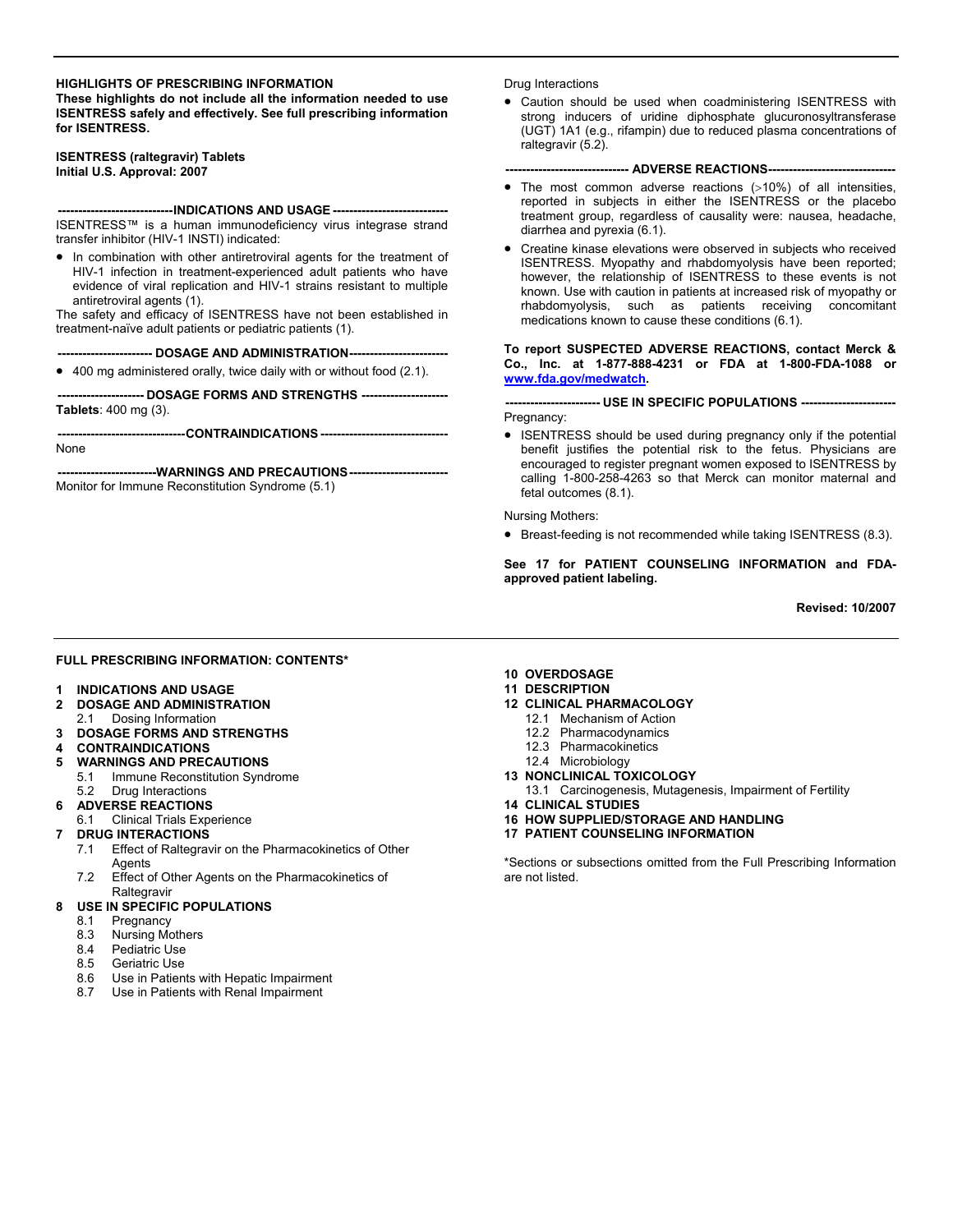# **FULL PRESCRIBING INFORMATION**

# **1 INDICATIONS AND USAGE**

ISENTRESS<sup>[1](#page-1-0)</sup> in combination with other antiretroviral agents is indicated for the treatment of HIV-1 infection in treatment-experienced adult patients who have evidence of viral replication and HIV-1 strains resistant to multiple antiretroviral agents.

This indication is based on analyses of plasma HIV-1 RNA levels up through 24 weeks in two controlled studies of ISENTRESS. These studies were conducted in clinically advanced, 3-class antiretroviral (NNRTI, NRTI, PI) treatment-experienced adults.

The use of other active agents with ISENTRESS is associated with a greater likelihood of treatment response *[see Clinical Studies (14)].* 

The safety and efficacy of ISENTRESS have not been established in treatment-naïve adult patients or pediatric patients.

There are no study results demonstrating the effect of ISENTRESS on clinical progression of HIV-1 infection.

## **2 DOSAGE AND ADMINISTRATION**

#### **2.1 Dosing Information**

For the treatment of patients with HIV-1 infection, the dosage of ISENTRESS is 400 mg administered orally, twice daily with or without food.

## **3 DOSAGE FORMS AND STRENGTHS**

400 mg pink, oval-shaped, film-coated tablets with "227" on one side.

### **4 CONTRAINDICATIONS**

None

### **5 WARNINGS AND PRECAUTIONS**

### **5.1 Immune Reconstitution Syndrome**

During the initial phase of treatment, patients responding to antiretroviral therapy may develop an inflammatory response to indolent or residual opportunistic infections (such as *Mycobacterium avium*  complex, cytomegalovirus, *Pneumocystis jiroveci* pneumonia, *Mycobacterium* tuberculosis, or reactivation of varicella zoster virus), which may necessitate further evaluation and treatment.

## **5.2 Drug Interactions**

Caution should be used when coadministering ISENTRESS with strong inducers of uridine diphosphate glucuronosyltransferase (UGT) 1A1 (e.g., rifampin) due to reduced plasma concentrations of raltegravir *[see Drug Interactions (7)].* 

## **6 ADVERSE REACTIONS**

### **6.1 Clinical Trials Experience**

Because clinical trials are conducted under widely varying conditions, adverse reaction rates observed in the clinical trials of a drug cannot be directly compared to rates in the clinical trials of another drug and may not reflect the rates observed in practice.

#### Treatment-Experienced Studies

The safety assessment of ISENTRESS in treatment-experienced subjects is based on the pooled safety data from the randomized, double-blind, placebo-controlled trials, BENCHMRK 1 and

<span id="page-1-0"></span>l <sup>1</sup> Trademark of MERCK & CO., Inc.

COPYRIGHT © 2007 MERCK & CO., Inc.

All rights reserved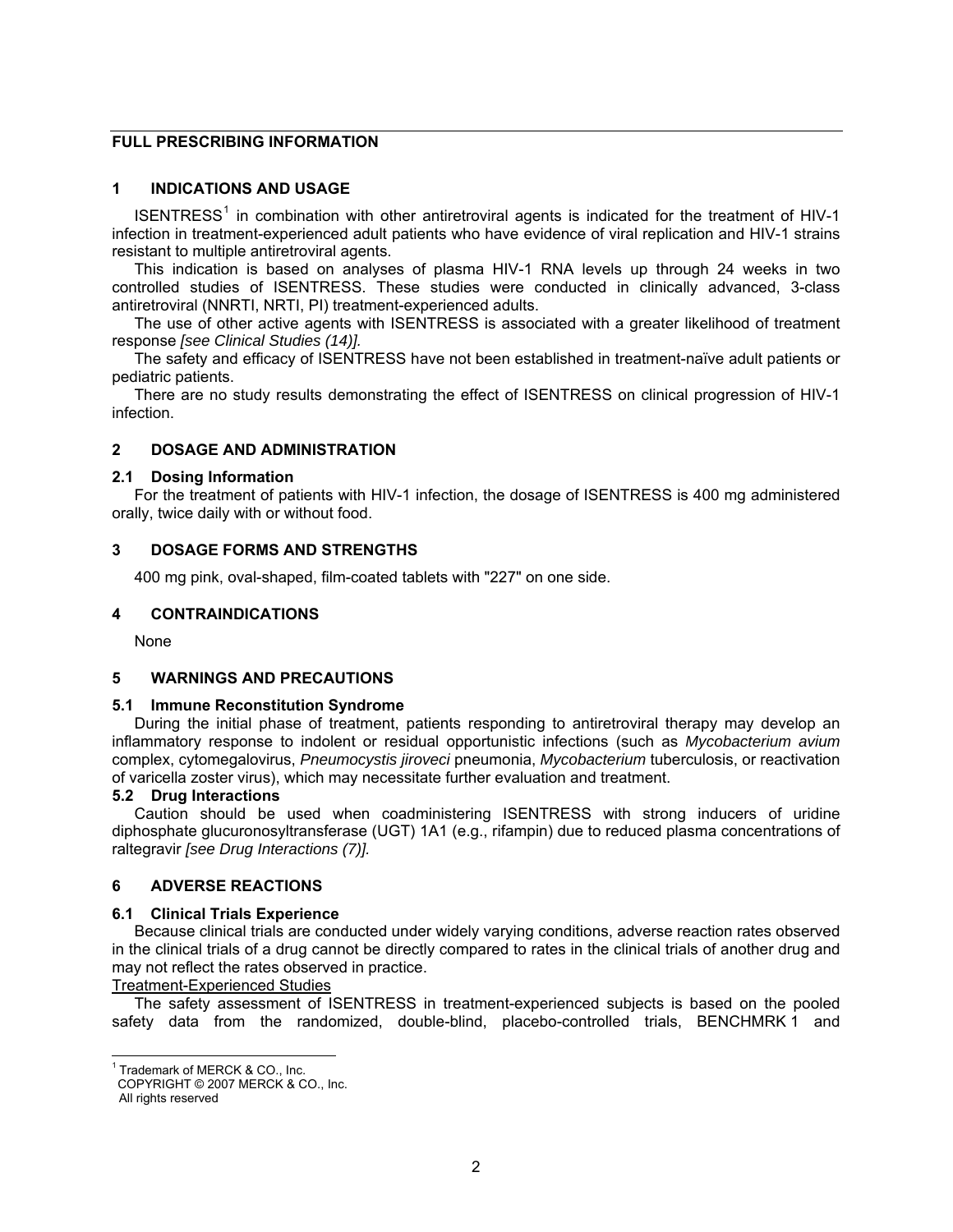BENCHMRK 2 (Protocols 018 and 019), and the randomized, double-blind, placebo-controlled, doseranging trial (Protocol 005) in antiretroviral treatment-experienced HIV-1 infected adult subjects reported using the recommended dose of ISENTRESS 400 mg twice daily in combination with optimized background therapy (OBT) in 507 subjects, in comparison to 282 subjects taking placebo in combination with OBT. During double-blind treatment, the total follow-up was 332.2 patient-years in the ISENTRESS 400 mg twice daily group and 150.2 patient-years in the placebo group.

The most commonly (>10%) reported adverse reactions, of all intensities, regardless of causality in subjects treated with ISENTRESS and OBT versus placebo and OBT are presented in Table 1.

#### **Table 1: Percentage of Subjects with the Most Commonly Reported (>10%) Adverse Reactions of All Intensities**<sup>∗</sup>  **and Regardless of Causality Occurring in Treatment-Experienced Adult Subjects**

|                                                             | Treatment-Experienced Addit Subjects                               |                                   |  |  |  |  |  |
|-------------------------------------------------------------|--------------------------------------------------------------------|-----------------------------------|--|--|--|--|--|
| <b>System Organ Class, Adverse</b>                          | Randomized Studies P005, P018 and P019                             |                                   |  |  |  |  |  |
| <b>Reactions</b>                                            | <b>ISENTRESS 400 mg</b><br>twice daily + OBT<br>$(n=507)^{T}$<br>% | Placebo + OBT<br>$(n=282)^T$<br>% |  |  |  |  |  |
| <b>Gastrointestinal Disorders</b>                           |                                                                    |                                   |  |  |  |  |  |
| Diarrhea                                                    | 16.6                                                               | 19.5                              |  |  |  |  |  |
| Nausea                                                      | 9.9                                                                | 14.2                              |  |  |  |  |  |
| <b>Nervous System Disorders</b>                             |                                                                    |                                   |  |  |  |  |  |
| Headache                                                    | 9.7                                                                | 11.7                              |  |  |  |  |  |
| <b>General Disorders and Administration Site Conditions</b> |                                                                    |                                   |  |  |  |  |  |
| Pyrexia                                                     | 4.9                                                                | 10.3                              |  |  |  |  |  |

∗ Intensities are defined as follows: Mild (awareness of sign or symptom, but easily tolerated); Moderate (discomfort enough to cause interference with usual activity); Severe (incapacitating with inability to work or do usual activity).

**†** n=total number of subjects per treatment group.

The clinical adverse reactions listed below were considered by investigators to be of moderate to severe intensity and causally related to any drug in the combination regimen (ISENTRESS/placebo alone or in combination with OBT, or OBT alone):

#### Common Adverse Reactions

Drug-related clinical adverse reactions of moderate to severe intensity occurring in ≥2% of subjects treated with ISENTRESS + OBT are presented in Table 2.

| Table 2: Percentage of Subjects with Drug-Related* Adverse Reactions of Moderate to Severe |                                                                                 |  |  |
|--------------------------------------------------------------------------------------------|---------------------------------------------------------------------------------|--|--|
|                                                                                            | Intensity <sup>™</sup> Occurring in ≥2% of Treatment-Experienced Adult Subjects |  |  |

| <b>System Organ Class,</b>        | Randomized Studies P005, P018 and P019                             |                                  |  |  |  |  |  |
|-----------------------------------|--------------------------------------------------------------------|----------------------------------|--|--|--|--|--|
| <b>Adverse Reactions</b>          | <b>ISENTRESS 400 mg Twice Daily</b><br>+ OBT<br>$(n = 507)^+$<br>% | Placebo + OBT<br>$(n = 282)^{T}$ |  |  |  |  |  |
| <b>Gastrointestinal Disorders</b> |                                                                    |                                  |  |  |  |  |  |
| Diarrhea                          | 3.7                                                                | 4.6                              |  |  |  |  |  |
| Nausea                            | 2.2                                                                | 3.2                              |  |  |  |  |  |
| <b>Nervous System Disorders</b>   |                                                                    |                                  |  |  |  |  |  |
| Headache                          | 2.4                                                                | 1.4                              |  |  |  |  |  |

\*Includes adverse reactions at least possibly, probably, or very likely related to the drug. †

<sup>†</sup>Intensities are defined as follows: Moderate (discomfort enough to cause interference with usual activity); Severe (incapacitating with inability to work or do usual activity).  $\frac{1}{n}$ =total number of subjects per treatment group.

#### Less Common Adverse Reactions

Drug-related adverse reactions occurring in at least 1% but less than 2% of treatment-experienced subjects (n=507) receiving ISENTRESS + OBT and of moderate (discomfort enough to cause interference with usual activity) to severe (incapacitating with inability to work or do usual activity) intensity are listed below by system organ class: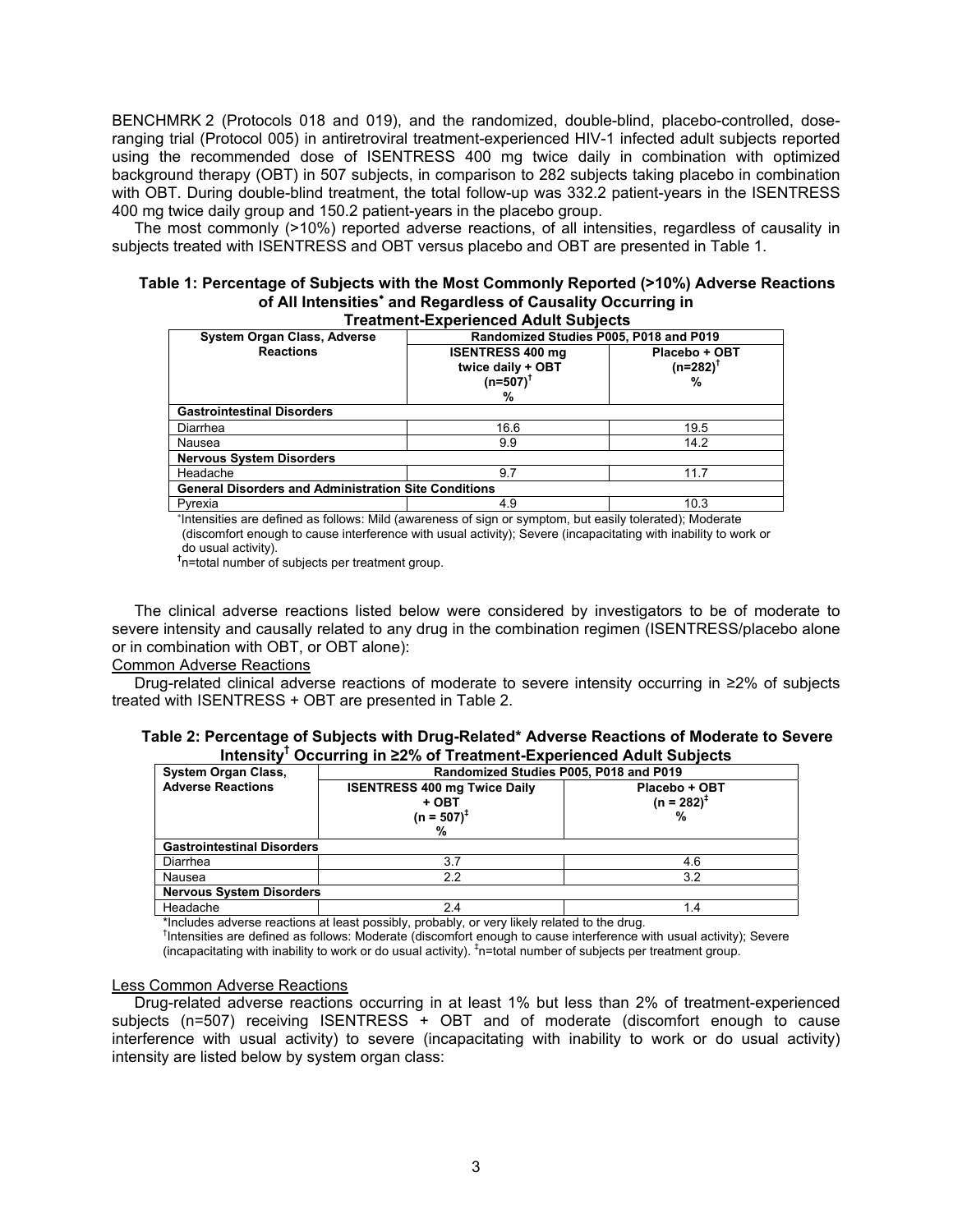*Gastrointestinal Disorders:* abdominal pain, vomiting

*General Disorders and Administration Site Conditions:* asthenia, fatigue

*Nervous System Disorders:* dizziness

*Skin and Subcutaneous Tissue Disorders:* lipodystrophy acquired

# **Discontinuations**

In the pooled analyses for studies P005, P018 and P019, the rates of discontinuation of therapy due to adverse reactions were 2.0% in subjects receiving ISENTRESS + OBT and 1.4% in subjects receiving placebo + OBT.

# **Serious Events**

# *Drug Related*

The following serious drug-related reactions were reported in the clinical studies, P005, P018 and P019: hypersensitivity (hypersensitivity was seen in 2 subjects with ISENTRESS; therapy was interrupted and upon rechallenge the subjects were able to resume drug), anemia, neutropenia, myocardial infarction, gastritis, hepatitis, herpes simplex, toxic nephropathy, renal failure, chronic renal failure and renal tubular necrosis.

### *Regardless of Drug Relationship*

Cancers were reported in treatment-experienced subjects who initiated ISENTRESS with OBT; several were recurrent. The types and rates of specific cancers were those expected in a highly immunodeficient population (many had CD4+ cell counts below 50 cells/mm<sup>3</sup> and most had prior AIDS diagnoses). The cancers included Kaposi's sarcoma, lymphoma, squamous cell carcinoma, hepatocellular carcinoma and anal cancer. Most subjects had other risk factors for cancer including tobacco use, papillomavirus and active hepatitis B virus infection. It is unknown if these cancer diagnoses were related to ISENTRESS use.

Grade 2-4 creatine kinase laboratory abnormalities were observed in subjects treated with ISENTRESS (see Table 3). Myopathy and rhabdomyolysis have been reported; however, the relationship of ISENTRESS to these events is not known. Use with caution in patients at increased risk of myopathy or rhabdomyolysis, such as patients receiving concomitant medications known to cause these conditions. Patients with Co-existing Conditions

### *Patients Co-infected with Hepatitis B and/or Hepatitis C Virus*

In the clinical studies, P018 and P019, subjects with chronic (but not acute) active hepatitis B and/or hepatitis C virus co-infection (N = 113/699 or 16.2%) were permitted to enroll provided that baseline liver function tests did not exceed 5 times the upper limit of normal (ULN). The rates of AST and ALT abnormalities were somewhat higher in the subgroup of subjects with hepatitis B and/or hepatitis C virus co-infection for both treatment groups. In general the safety profile of ISENTRESS in subjects with hepatitis B and/or hepatitis C virus co-infection was similar to subjects without hepatitis B and/or hepatitis C virus co-infection. Grade 2 or higher laboratory abnormalities that represent a worsening from baseline of AST, ALT or total bilirubin occurred in 26%, 27% and 12%, respectively, of raltegravir-treated coinfected subjects as compared to 9%, 8% and 7% of all other raltegravir-treated subjects. Laboratory Abnormalities

The percentages of adult subjects treated with ISENTRESS 400 mg twice daily in P005, P018 and P019 with selected Grades 2 to 4 laboratory abnormalities that represent a worsening from baseline are presented in Table 3.

| Table 3: Selected Grade 2 to 4 Laboratory Abnormalities Reported in |  |
|---------------------------------------------------------------------|--|
| <b>Treatment-Experienced Subjects</b>                               |  |

| Laboratory<br><b>Parameter</b><br><b>Preferred Term</b><br>(Unit) | Limit          | Randomized Studies P005, P018<br>and P019<br><b>ISENTRESS</b><br>400 mg<br><b>Twice Daily</b><br>+ OBT<br>$(N = 507)$ | Placebo<br>٠<br><b>OBT</b><br>$(N = 282)$ |  |
|-------------------------------------------------------------------|----------------|-----------------------------------------------------------------------------------------------------------------------|-------------------------------------------|--|
| Hematology                                                        |                |                                                                                                                       |                                           |  |
| Absolute neutrophil count $(10^3/\mu L)$                          |                |                                                                                                                       |                                           |  |
| Grade 2                                                           | $0.75 - 0.999$ | 3.7%                                                                                                                  | 7.4%                                      |  |
| Grade 3                                                           | $0.50 - 0.749$ | 2.4%                                                                                                                  | 2.5%                                      |  |
| Grade 4                                                           | < 0.50         | 1.0%                                                                                                                  | 1.1%                                      |  |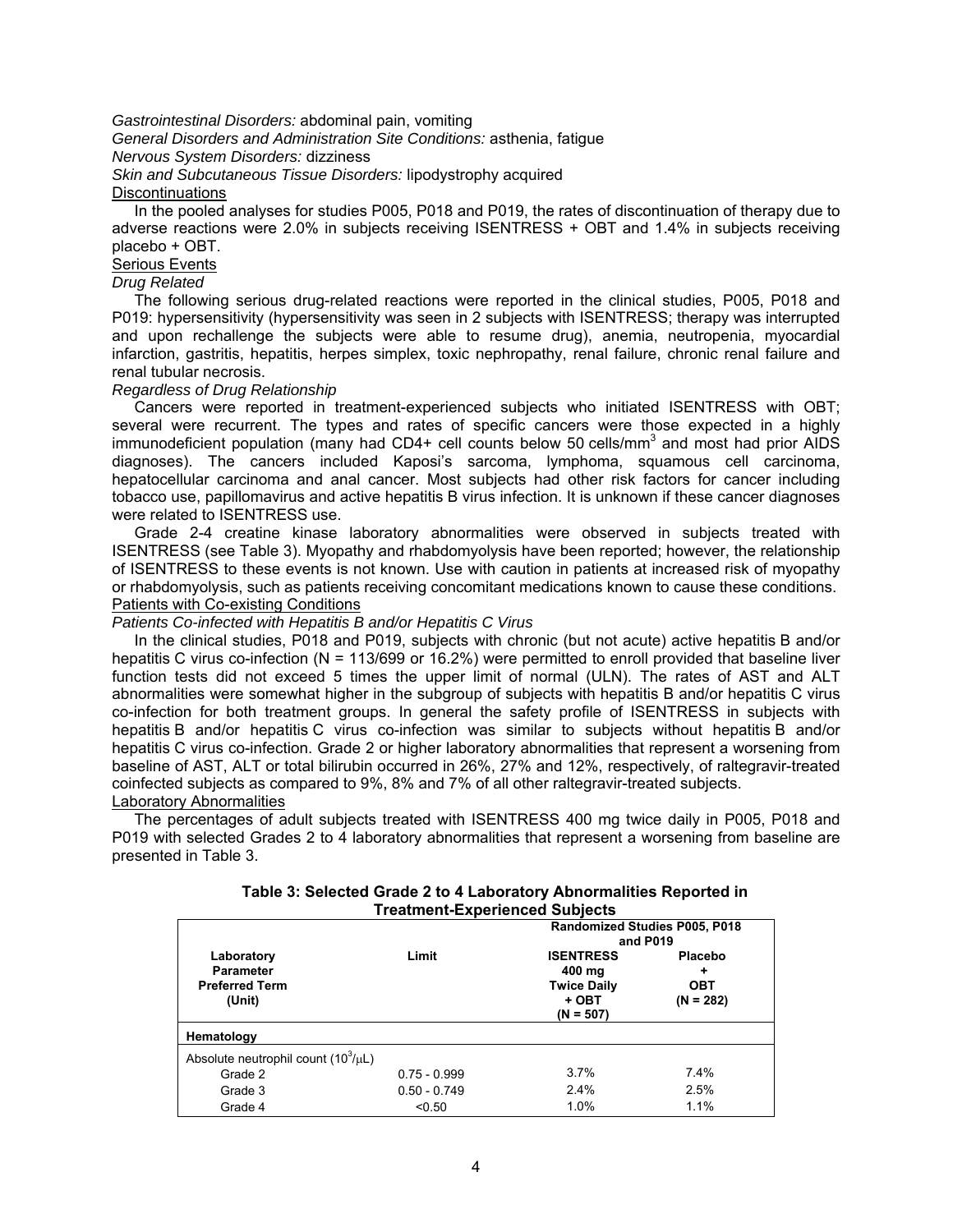| Hemoglobin (gm/dL)                              |                         |      |      |
|-------------------------------------------------|-------------------------|------|------|
| Grade 2                                         | $7.5 - 8.4$             | 1.0% | 2.8% |
| Grade 3                                         | $6.5 - 7.4$             | 1.0% | 0.4% |
| Grade 4                                         | < 6.5                   | 0.0% | 0.0% |
| Platelet count $(10^3/\mu L)$                   |                         |      |      |
| Grade 2                                         | 50 - 99.999             | 3.7% | 5.7% |
| Grade 3                                         | 25 - 49.999             | 0.4% | 0.4% |
| Grade 4                                         | $25$                    | 0.8% | 0.4% |
| <b>Blood chemistry</b>                          |                         |      |      |
| Fasting (non-random) serum glucose test (mg/dL) |                         |      |      |
| Grade 2                                         | 126 - 250               | 9.3% | 6.8% |
| Grade 3                                         | $251 - 500$             | 1.4% | 1.4% |
| Grade 4                                         | >500                    | 0.0% | 0.0% |
| Total serum bilirubin                           |                         |      |      |
| Grade 2                                         | $1.6 - 2.5 \times ULN$  | 5.3% | 6.7% |
| Grade 3                                         | $2.6 - 5.0 \times ULN$  | 3.2% | 2.5% |
| Grade 4                                         | $>5.0$ x ULN            | 0.8% | 0.0% |
| Serum aspartate aminotransferase                |                         |      |      |
| Grade 2                                         | $2.6 - 5.0 \times ULN$  | 9.1% | 5.7% |
| Grade 3                                         | 5.1 - 10.0 x ULN        | 2.2% | 2.1% |
| Grade 4                                         | >10.0 x ULN             | 0.4% | 0.7% |
| Serum alanine aminotransferase                  |                         |      |      |
| Grade 2                                         | 2.6 - 5.0 x ULN         | 6.9% | 7.8% |
| Grade 3                                         | $5.1 - 10.0 \times ULN$ | 3.0% | 1.4% |
| Grade 4                                         | $>10.0 \times ULN$      | 0.6% | 1.1% |
| Serum alkaline phosphatase                      |                         |      |      |
| Grade 2                                         | $2.6 - 5.0 \times ULN$  | 2.0% | 0.4% |
| Grade 3                                         | $5.1 - 10.0 \times ULN$ | 0.4% | 1.1% |
| Grade 4                                         | >10.0 x ULN             | 0.4% | 0.4% |
| Serum pancreatic amylase test                   |                         |      |      |
| Grade 2                                         | $1.6 - 2.0 \times ULN$  | 1.4% | 0.7% |
| Grade 3                                         | $2.1 - 5.0 \times ULN$  | 3.6% | 2.1% |
| Grade 4                                         | >5.0 x ULN              | 0.2% | 0.0% |
| Serum lipase test                               |                         |      |      |
| Grade 2                                         | $1.6 - 3.0 \times ULN$  | 3.4% | 1.8% |
| Grade 3                                         | $3.1 - 5.0 \times ULN$  | 0.6% | 0.4% |
| Grade 4                                         | >5.0 x ULN              | 0.2% | 0.0% |
| Serum creatine kinase                           |                         |      |      |
| Grade 2                                         | $6.0 - 9.9 \times ULN$  | 2.2% | 1.4% |
| Grade 3                                         | 10.0 - 19.9 x ULN       | 2.4% | 1.8% |
| Grade 4                                         | $≥20.0$ x ULN           | 2.2% | 0.7% |

ULN = Upper limit of normal range

# **7 DRUG INTERACTIONS**

### **7.1 Effect of Raltegravir on the Pharmacokinetics of Other Agents**

Raltegravir does not inhibit (IC<sub>50</sub>>100 µM) CYP1A2, CYP2B6, CYP2C8, CYP2C9, CYP2C19, CYP2D6 or CYP3A *in vitro*. Moreover, *in vitro*, raltegravir did not induce CYP3A4. A midazolam drug interaction study confirmed the low propensity of raltegravir to alter the pharmacokinetics of agents metabolized by CYP3A4 *in vivo* by demonstrating a lack of effect of raltegravir on the pharmacokinetics of midazolam, a sensitive CYP3A4 substrate. Similarly, raltegravir is not an inhibitor  $(IC_{50} > 50 \mu M)$  of the UDPglucuronosyltransferases (UGT) tested (UGT1A1, UGT2B7), and raltegravir does not inhibit Pglycoprotein-mediated transport. Based on these data, ISENTRESS is not expected to affect the pharmacokinetics of drugs that are substrates of these enzymes or P-glycoprotein (e.g., protease inhibitors, NNRTIs, methadone, opioid analgesics, statins, azole antifungals, proton pump inhibitors, oral contraceptives, and anti-erectile dysfunction agents).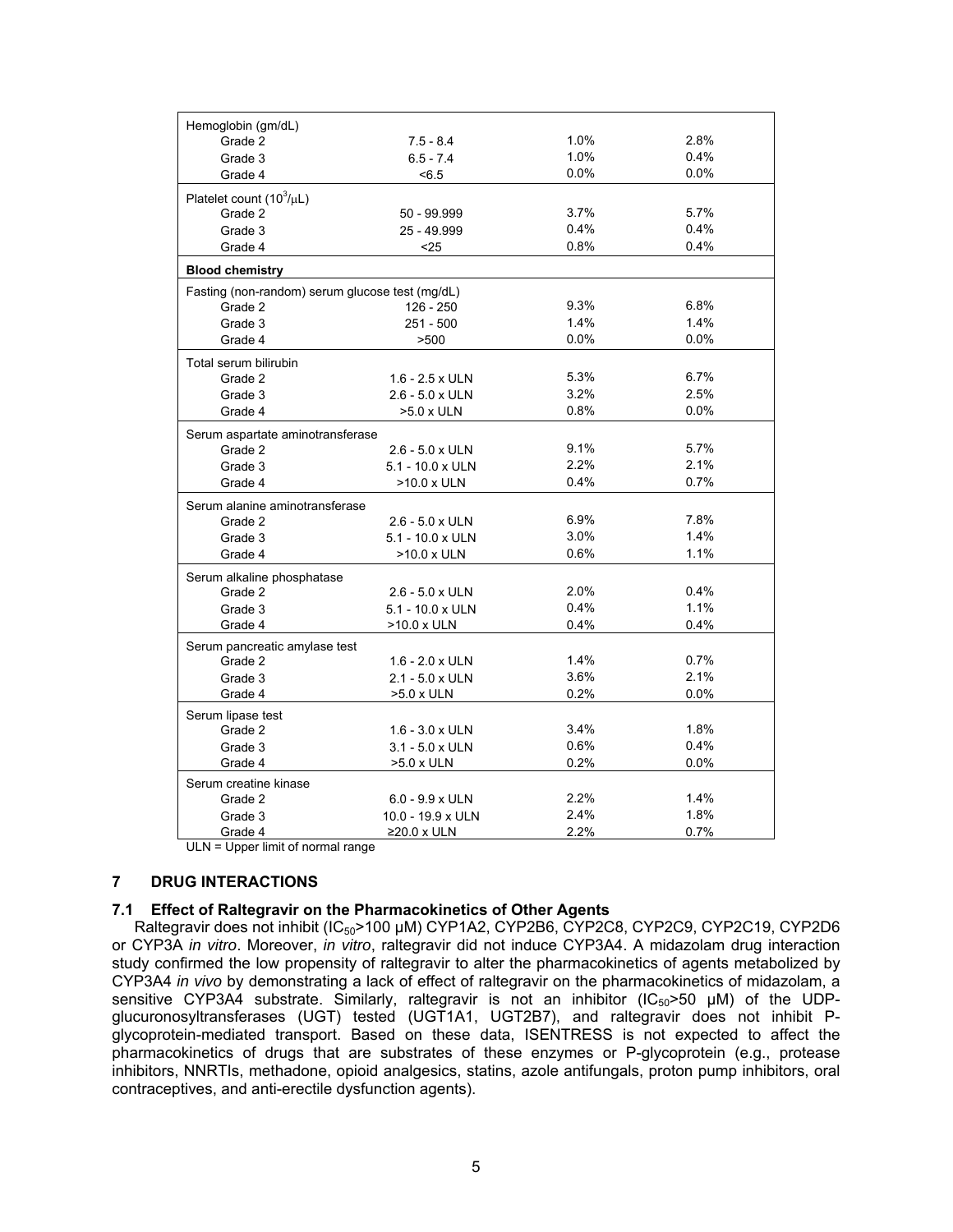In drug interaction studies, raltegravir did not have a clinically meaningful effect on the pharmacokinetics of the following: lamivudine, tenofovir.

## **7.2 Effect of Other Agents on the Pharmacokinetics of Raltegravir**

Raltegravir is not a substrate of cytochrome P450 (CYP) enzymes. Based on *in vivo* and *in vitro*  studies, raltegravir is eliminated mainly by metabolism via a UGT1A1-mediated glucuronidation pathway.

Rifampin, a strong inducer of UGT1A1, reduces plasma concentrations of ISENTRESS. Therefore, caution should be used when coadministering ISENTRESS with rifampin or other strong inducers of UGT1A1 *[see Warnings and Precautions (5.2)].* The impact of other inducers of drug metabolizing enzymes, such as phenytoin and phenobarbital, on UGT1A1 is unknown. Other less strong inducers (e.g., efavirenz, nevirapine, rifabutin, St. John's wort) may be used with the recommended dose of ISENTRESS.

Similar to rifampin, tipranavir/ritonavir reduces plasma concentrations of ISENTRESS. However, approximately 100 subjects received raltegravir in combination with tipranavir/ritonavir in Protocols 018 and 019. Comparable efficacy was observed in this subgroup relative to subjects not receiving tipranavir/ritonavir. Based on these data, tipranavir/ritonavir may be coadministered with ISENTRESS without dose adjustment of ISENTRESS.

Atazanavir, a strong inhibitor of UGT1A1, and atazanavir/ritonavir increase plasma concentrations of raltegravir. However, concomitant use of ISENTRESS and atazanavir/ritonavir did not result in a unique safety signal in Protocol 005 and Protocols 018 and 019. Based on these data, atazanavir/ritonavir may be coadministered with ISENTRESS without dose adjustment of ISENTRESS.

Coadministration of ISENTRESS with other drugs that inhibit UGT1A1 may increase plasma levels of raltegravir.

#### **8 USE IN SPECIFIC POPULATIONS**

#### **8.1 Pregnancy**

#### *Pregnancy Category C*

ISENTRESS should be used during pregnancy only if the potential benefit justifies the potential risk to the fetus. There are no adequate and well-controlled studies in pregnant women. In addition, there have been no pharmacokinetic studies conducted in pregnant patients.

Developmental toxicity studies were performed in rabbits (at oral doses up to 1000 mg/kg/day) and rats (at oral doses up to 600 mg/kg/day). The reproductive toxicity study in rats was performed with pre-, peri-, and postnatal evaluation. The highest doses in these studies produced systemic exposures in these species approximately 3- to 4-fold the exposure at the recommended human dose. In both rabbits and rats, no treatment-related effects on embryonic/fetal survival or fetal weights were observed. In addition, no treatment-related external, visceral, or skeletal changes were observed in rabbits. However, treatment-related increases over controls in the incidence of supernumerary ribs were seen in rats at 600 mg/kg/day (exposures 3-fold the exposure at the recommended human dose).

Placenta transfer of drug was demonstrated in both rats and rabbits. At a maternal dose of 600 mg/kg/day in rats, mean drug concentrations in fetal plasma were approximately 1.5- to 2.5-fold greater than in maternal plasma at 1 hour and 24 hours postdose, respectively. Mean drug concentrations in fetal plasma were approximately 2% of the mean maternal concentration at both 1 and 24 hours postdose at a maternal dose of 1000 mg/kg/day in rabbits.

#### *Antiretroviral Pregnancy Registry*

To monitor maternal-fetal outcomes of pregnant patients exposed to ISENTRESS, an Antiretroviral Pregnancy Registry has been established. Physicians are encouraged to register patients by calling 1- 800-258-4263.

#### **8.3 Nursing Mothers**

Breast-feeding is not recommended while taking ISENTRESS. In addition, it is recommended that HIV-infected mothers not breast-feed their infants to avoid risking postnatal transmission of HIV.

It is not known whether raltegravir is secreted in human milk. However, raltegravir is secreted in the milk of lactating rats. Mean drug concentrations in milk were approximately 3-fold greater than those in maternal plasma at a maternal dose of 600 mg/kg/day in rats. There were no effects in rat offspring attributable to exposure of ISENTRESS through the milk.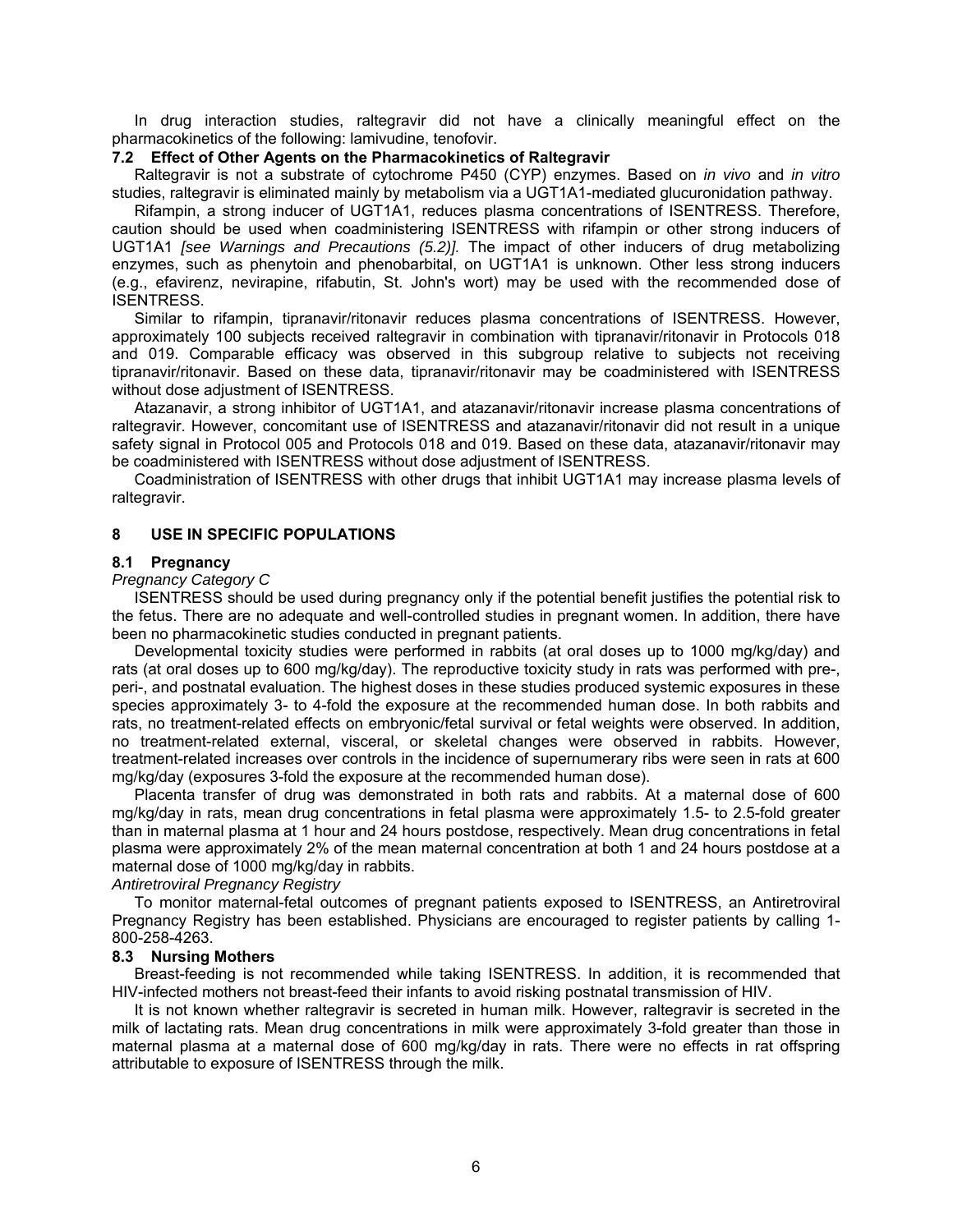### **8.4 Pediatric Use**

Safety and effectiveness of ISENTRESS in pediatric patients less than 16 years of age have not been established.

#### **8.5 Geriatric Use**

Clinical studies of ISENTRESS did not include sufficient numbers of subjects aged 65 and over to determine whether they respond differently from younger subjects. Other reported clinical experience has not identified differences in responses between the elderly and younger subjects. In general, dose selection for an elderly patient should be cautious, reflecting the greater frequency of decreased hepatic, renal, or cardiac function, and of concomitant disease or other drug therapy.

#### **8.6 Use in Patients with Hepatic Impairment**

No clinically important pharmacokinetic differences between subjects with moderate hepatic impairment and healthy subjects were observed. No dosage adjustment is necessary for patients with mild to moderate hepatic impairment. The effect of severe hepatic impairment on the pharmacokinetics of raltegravir has not been studied *[see Clinical Pharmacology (12.3)].*

#### **8.7 Use in Patients with Renal Impairment**

No clinically important pharmacokinetic differences between subjects with severe renal impairment and healthy subjects were observed. No dosage adjustment is necessary *[see Clinical Pharmacology (12.3)].*

### **10 OVERDOSAGE**

No specific information is available on the treatment of overdosage with ISENTRESS. Doses as high as 1600-mg single dose and 800-mg twice-daily multiple doses were studied in healthy volunteers without evidence of toxicity. Occasional doses of up to 1800 mg per day were taken in the P005/P018 & P019 studies without evidence of toxicity.

In the event of an overdose, it is reasonable to employ the standard supportive measures, e.g., remove unabsorbed material from the gastrointestinal tract, employ clinical monitoring (including obtaining an electrocardiogram), and institute supportive therapy if required. The extent to which ISENTRESS may be dialyzable is unknown.

#### **11 DESCRIPTION**

ISENTRESS contains raltegravir potassium, a human immunodeficiency virus integrase strand transfer inhibitor. The chemical name for raltegravir potassium is *N*-[(4-Fluorophenyl)methyl]-1,6-dihydro-5-hydroxy-1-methyl-2-[1-methyl-1-[[(5-methyl-1,3,4-oxadiazol-2-yl)carbonyl]amino]ethyl]-6-oxo-4 pyrimidinecarboxamide monopotassium salt.

The empirical formula is  $C_{20}H_{20}FKN_6O_5$  and the molecular weight is 482.51. The structural formula is:



Raltegravir potassium is a white to off-white powder. It is soluble in water, slightly soluble in methanol, very slightly soluble in ethanol and acetonitrile and insoluble in isopropanol.

Each film-coated tablet of ISENTRESS for oral administration contains 434.4 mg of raltegravir potassium (as salt), equivalent to 400 mg of raltegravir (free phenol) and the following inactive ingredients: microcrystalline cellulose, lactose monohydrate, calcium phosphate dibasic anhydrous, hypromellose 2208, poloxamer 407 (contains 0.01% butylated hydroxytoluene as antioxidant), sodium stearyl fumarate, magnesium stearate. In addition, the film coating contains the following inactive ingredients: polyvinyl alcohol, titanium dioxide, polyethylene glycol 3350, talc, red iron oxide and black iron oxide.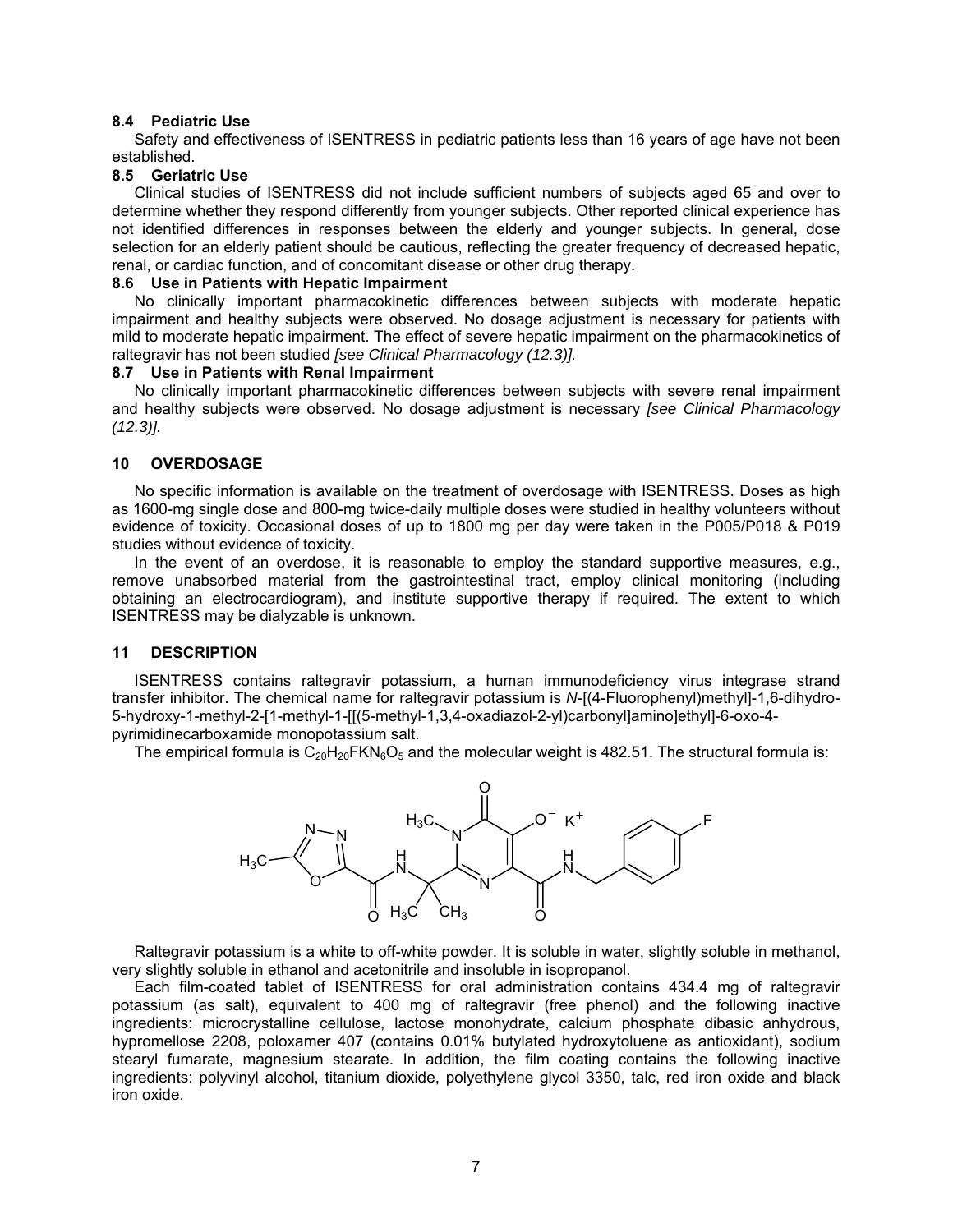## **12 CLINICAL PHARMACOLOGY**

### **12.1 Mechanism of Action**

Raltegravir is an HIV-1 antiviral drug *[see Clinical Pharmacology (12.4)]*.

## **12.2 Pharmacodynamics**

In a monotherapy study raltegravir (400 mg twice daily) demonstrated rapid antiviral activity with mean viral load reduction of 1.66  $log_{10}$  copies/mL by Day 10.

In Protocol 005 and Protocols 018 and 019, antiviral responses were similar among subjects regardless of dose.

## Effects on Electrocardiogram

In a randomized, placebo-controlled, crossover study, 31 healthy subjects were administered a single oral supratherapeutic dose of raltegravir 1600 mg and placebo. Peak raltegravir plasma concentrations were approximately 4-fold higher than the peak concentrations following a 400 mg dose. ISENTRESS did not appear to prolong the QTc interval for 12 hours postdose. After baseline and placebo adjustment, the maximum mean QTc change was -0.4 msec (1-sided 95% upper Cl: 3.1 msec).

#### **12.3 Pharmacokinetics**

#### Absorption

Raltegravir is absorbed with a  $T_{max}$  of approximately 3 hours postdose in the fasted state. Raltegravir AUC and C<sub>max</sub> increase dose proportionally over the dose range 100 mg to 1600 mg. Raltegravir C<sub>12hr</sub> increases dose proportionally over the dose range of 100 to 800 mg and increases slightly less than dose proportionally over the dose range 100 mg to 1600 mg. With twice-daily dosing, pharmacokinetic steady state is achieved within approximately the first 2 days of dosing. There is little to no accumulation in AUC and  $C_{\text{max}}$ . The average accumulation ratio for  $C_{12hr}$  ranged from approximately 1.2 to 1.6.

The absolute bioavailability of raltegravir has not been established.

In subjects who received 400 mg twice daily alone, raltegravir drug exposures were characterized by a geometric mean  $AUC_{0-12hr}$  of 14.3  $\mu$ M $\bullet$ hr and  $C_{12hr}$  of 142 nM.

Considerable variability was observed in the pharmacokinetics of raltegravir. For observed  $C_{12hr}$  in Protocols 018 and 019, the coefficient of variation (CV) for inter-subject variability = 212% and the CV for intra-subject variability = 122%.

#### *Effect of Food on Oral Absorption*

ISENTRESS may be administered without regard to food. Administration of raltegravir following a high-fat meal increased raltegravir AUC by approximately 19%. A high-fat meal slowed the rate of absorption resulting in an approximately 34% decrease in  $C_{\text{max}}$ , an 8.5-fold increase in  $C_{12\text{hr}}$ , and a delay in  $T<sub>max</sub>$  following a single 400 mg dose. The effect of consumption of a range of food types on steadystate pharmacokinetics is not known. Raltegravir was administered without regard to food in the pivotal safety and efficacy studies in HIV-1 positive subjects.

#### **Distribution**

Raltegravir is approximately 83% bound to human plasma protein over the concentration range of 2 to 10 µM.

#### Metabolism and Excretion

The apparent terminal half-life of raltegravir is approximately 9 hours, with a shorter  $\alpha$ -phase half-life (~1 hour) accounting for much of the AUC. Following administration of an oral dose of radiolabeled raltegravir, approximately 51 and 32% of the dose was excreted in feces and urine, respectively. In feces, only raltegravir was present, most of which is likely derived from hydrolysis of raltegravir-glucuronide secreted in bile as observed in preclinical species. Two components, namely raltegravir and raltegravirglucuronide, were detected in urine and accounted for approximately 9 and 23% of the dose, respectively. The major circulating entity was raltegravir and represented approximately 70% of the total radioactivity; the remaining radioactivity in plasma was accounted for by raltegravir-glucuronide. Studies using isoform-selective chemical inhibitors and cDNA-expressed UDP-glucuronosyltransferases (UGT) show that UGT1A1 is the main enzyme responsible for the formation of raltegravir-glucuronide. Thus, the data indicate that the major mechanism of clearance of raltegravir in humans is UGT1A1-mediated glucuronidation.

#### Special Populations

### *Pediatric*

The pharmacokinetics of raltegravir in pediatric patients has not been established.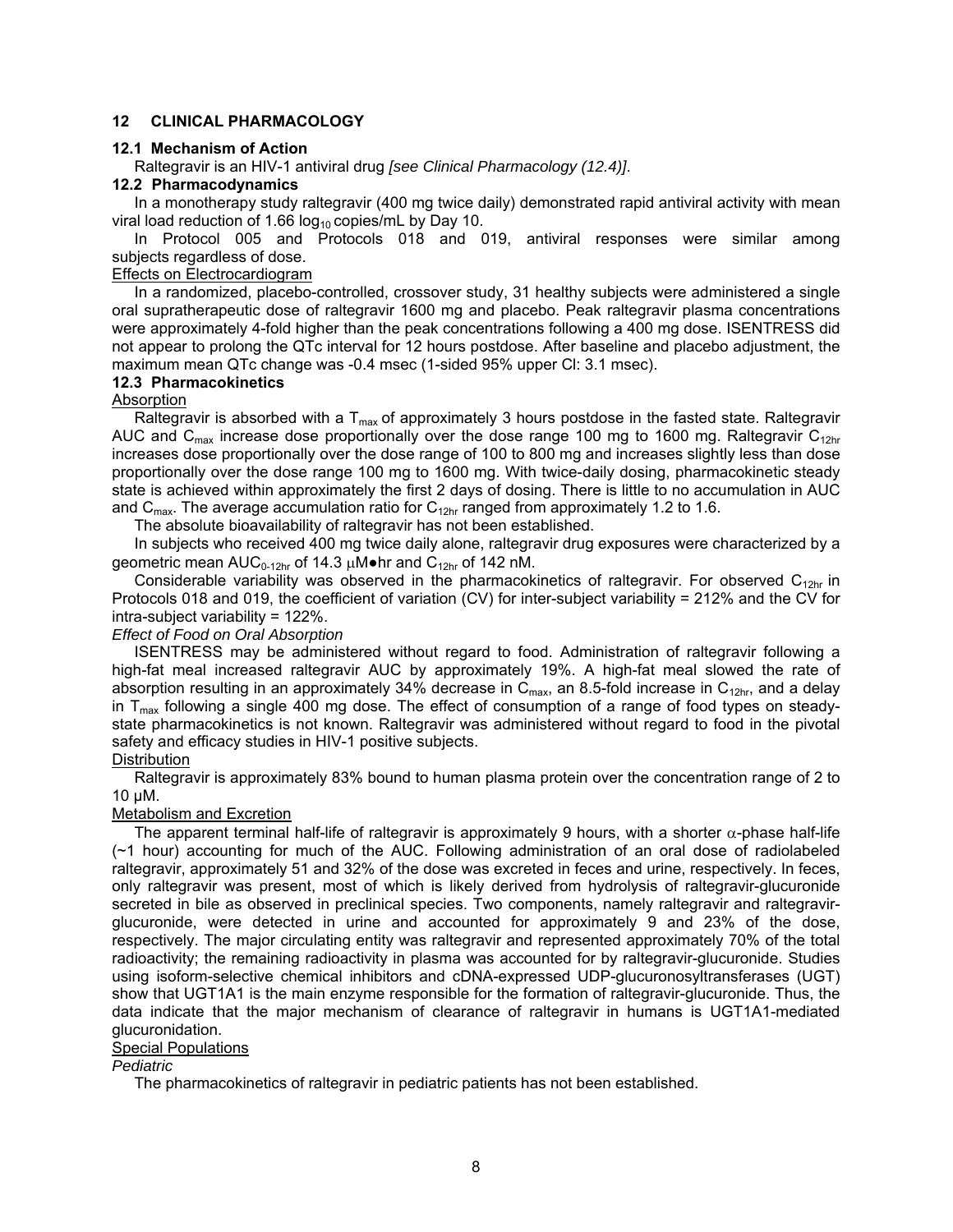## *Age*

The effect of age on the pharmacokinetics of raltegravir was evaluated in the composite analysis. No dosage adjustment is necessary.

#### *Race*

The effect of race on the pharmacokinetics of raltegravir was evaluated in the composite analysis. No dosage adjustment is necessary.

#### *Gender*

A study of the pharmacokinetics of raltegravir was performed in young healthy males and females. Additionally, the effect of gender was evaluated in a composite analysis of pharmacokinetic data from 103 healthy subjects and 28 HIV-1 infected subjects receiving raltegravir monotherapy with fasted administration. No dosage adjustment is necessary.

### *Hepatic Impairment*

Raltegravir is eliminated primarily by glucuronidation in the liver. A study of the pharmacokinetics of raltegravir was performed in subjects with moderate hepatic impairment. Additionally, hepatic impairment was evaluated in the composite pharmacokinetic analysis. There were no clinically important pharmacokinetic differences between subjects with moderate hepatic impairment and healthy subjects. No dosage adjustment is necessary for patients with mild to moderate hepatic impairment. The effect of severe hepatic impairment on the pharmacokinetics of raltegravir has not been studied.

#### *Renal Impairment*

Renal clearance of unchanged drug is a minor pathway of elimination. A study of the pharmacokinetics of raltegravir was performed in subjects with severe renal impairment. Additionally, renal impairment was evaluated in the composite pharmacokinetic analysis. There were no clinically important pharmacokinetic differences between subjects with severe renal impairment and healthy subjects. No dosage adjustment is necessary. Because the extent to which ISENTRESS may be dialyzable is unknown, dosing before a dialysis session should be avoided.

## *UGT1A1 Polymorphism*

Data currently available are not sufficient to determine the impact of UGT1A1 polymorphism on raltegravir pharmacokinetics.

Drug Interactions *[see Drug Interactions (7)].* 

| Coadministered       | Coadministered<br>Drug       | Raltegravir        | Ratio (90% Confidence Interval) of<br>Raltegravir Pharmacokinetic<br><b>Parameters with/without</b><br><b>Coadministered Drug:</b><br>No Effect = $1.00$ |                           |                         |                           |
|----------------------|------------------------------|--------------------|----------------------------------------------------------------------------------------------------------------------------------------------------------|---------------------------|-------------------------|---------------------------|
| Drug                 | Dose/Schedule                | Dose/Schedule      | n                                                                                                                                                        | $\mathbf{C}_{\text{max}}$ | <b>AUC</b>              | $\mathbf{C}_{\text{min}}$ |
| atazanavir           | 400 mg daily                 | 100 mg single dose | 10                                                                                                                                                       | 1.53<br>(1.11,<br>2.12)   | 1.72<br>(1.47,<br>2.02) | 1.95<br>(1.30,<br>2.92)   |
| atazanavir/ritonavir | 300 mg/100 mg<br>daily       | 400 mg twice daily | 10                                                                                                                                                       | 1.24<br>(0.87,<br>1.77)   | 1.41<br>(1.12,<br>1.78) | 1.77<br>(1.39,<br>2.25)   |
| efavirenz            | 600 mg daily                 | 400 mg single dose | 9                                                                                                                                                        | 0.64<br>(0.41,<br>0.98    | 0.64<br>(0.52,<br>0.80) | 0.79<br>(0.49,<br>1.28)   |
| rifampin             | 600 mg daily                 | 400 mg single dose | 9                                                                                                                                                        | 0.62<br>(0.37,<br>1.04)   | 0.60<br>(0.39,<br>0.91) | 0.39<br>(0.30,<br>0.51)   |
| ritonavir            | 100 mg twice daily           | 400 mg single dose | 10                                                                                                                                                       | 0.76<br>(0.55,<br>1.04)   | 0.84<br>(0.70,<br>1.01) | 0.99<br>(0.70,<br>1.40)   |
| tenofovir            | 300 mg daily                 | 400 mg twice daily | 9                                                                                                                                                        | 1.64<br>(1.16,<br>2.32)   | 1.49<br>(1.15,<br>1.94) | 1.03<br>(0.73,<br>1.45)   |
| tipranavir/ritonavir | 500 mg/200 mg<br>twice daily | 400 mg twice daily | 15<br>$(14$ for<br>$C_{min}$ )                                                                                                                           | 0.82<br>(0.46,<br>1.46)   | 0.76<br>(0.49,<br>1.19) | 0.45<br>(0.31,<br>0.66)   |

### **Table 4: Effect of Other Agents on the Pharmacokinetics of Raltegravir**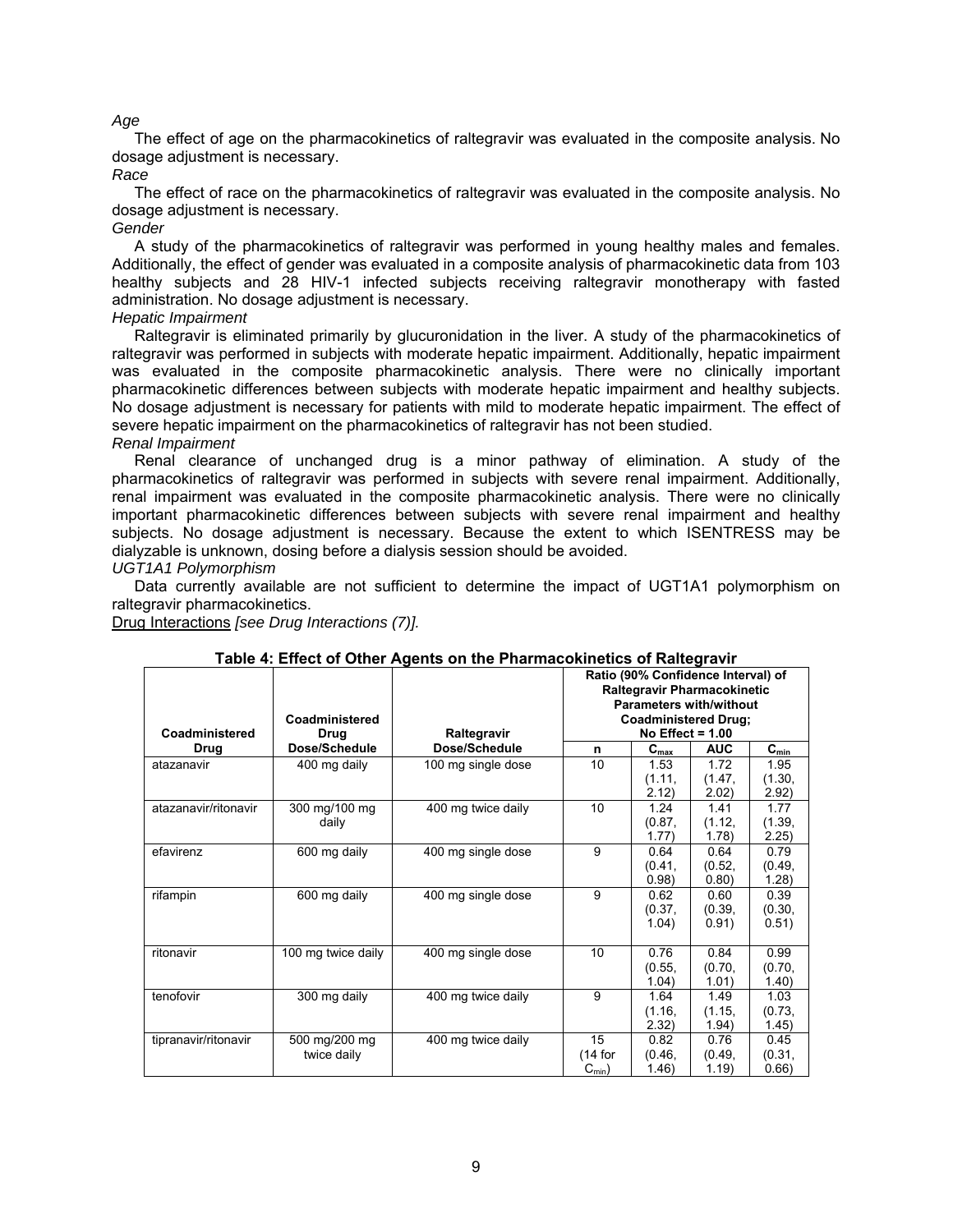## **12.4 Microbiology**

### Mechanism of Action

Raltegravir inhibits the catalytic activity of HIV-1 integrase, an HIV-1 encoded enzyme that is required for viral replication. Inhibition of integrase prevents the covalent insertion, or integration, of unintegrated linear HIV-1 DNA into the host cell genome preventing the formation of the HIV-1 provirus. The provirus is required to direct the production of progeny virus, so inhibiting integration prevents propagation of the viral infection. Raltegravir did not significantly inhibit human phosphoryltransferases including DNA polymerases α, β, and γ.

# Antiviral Activity in Cell Culture

Raltegravir at concentrations of 31  $\pm$  20 nM resulted in 95% inhibition (EC<sub>95</sub>) of viral spread (relative to an untreated virus-infected culture) in human T-lymphoid cell cultures infected with the cell-line adapted HIV-1 variant H9IIIB. In addition, raltegravir at concentrations of 6 to 50 nM resulted in 95% inhibition of viral spread in cultures of mitogen-activated human peripheral blood mononuclear cells infected with diverse, primary clinical isolates of HIV-1, including isolates resistant to reverse transcriptase inhibitors and protease inhibitors. Raltegravir also inhibited replication of an HIV-2 isolate when tested in CEMx174 cells (EC<sub>95</sub> value = 6 nM). Additive to synergistic antiretroviral activity was observed when human Tlymphoid cells infected with the H9IIIB variant of HIV-1 were incubated with raltegravir in combination with non-nucleoside reverse transcriptase inhibitors (delavirdine, efavirenz, or nevirapine); nucleoside analog reverse transcriptase inhibitors (abacavir, didanosine, lamivudine, stavudine, tenofovir, zalcitabine, or zidovudine); protease inhibitors (amprenavir, atazanavir, indinavir, lopinavir, nelfinavir, ritonavir, or saquinavir); or the entry inhibitor enfuvirtide.

**Resistance** The mutations observed in the HIV-1 integrase coding sequence that contributed to raltegravir resistance (evolved either in cell culture or in subjects treated with raltegravir) generally included an amino acid substitution at either Q148 (changed to H, K, or R) or N155 (changed to H) plus one or more additional substitutions (i.e., L74M/R, E92Q, T97A, E138A/K, G140A/S, V151I, G163R, H183P, Y226D/F/H, S230R and D232N). Amino acid substitution at Y143C/H/R is another pathway to raltegravir resistance.

### **13 NONCLINICAL TOXICOLOGY**

### **13.1 Carcinogenesis, Mutagenesis, Impairment of Fertility**

Long-term (2-year) carcinogenicity studies of raltegravir in rodents are ongoing.

No evidence of mutagenicity or genotoxicity was observed in *in vitro* microbial mutagenesis (Ames) tests, *in vitro* alkaline elution assays for DNA breakage and *in vitro* and *in vivo* chromosomal aberration studies.

No effect on fertility was seen in male and female rats at doses up to 600 mg/kg/day which resulted in a 3-fold exposure above the exposure at the recommended human dose.

## **14 CLINICAL STUDIES**

### Description of Clinical Studies

The evidence of efficacy of ISENTRESS is based on the analyses of 24-week data from 2 ongoing, randomized, double-blind, placebo-controlled trials, BENCHMRK 1 and BENCHMRK 2 (Protocols 018 and 019), in antiretroviral treatment-experienced HIV-1 infected adult subjects. These efficacy results were supported by the 48-week analysis of a randomized, double-blind, controlled, dose-ranging trial, Protocol 005, in antiretroviral treatment-experienced HIV-1 infected adult subjects.

*Treatment-Experienced Subjects* 

BENCHMRK 1 and BENCHMRK 2 are Phase III studies to evaluate the safety and antiretroviral activity of ISENTRESS 400 mg twice daily in combination with an optimized background therapy (OBT), versus OBT alone, in HIV-infected subjects, 16 years or older, with documented resistance to at least 1 drug in each of 3 Classes (NNRTIs, NRTIs, PIs) of antiretroviral therapies. Randomization was stratified by degree of resistance to PI (1PI vs. >1PI) and the use of enfuvirtide in the OBT. Prior to randomization, OBT was selected by the investigator based on genotypic/phenotypic resistance testing and prior ART history.

Table 5 shows the demographic characteristics of subjects in the ISENTRESS 400 mg twice daily arm and subjects in the placebo arm.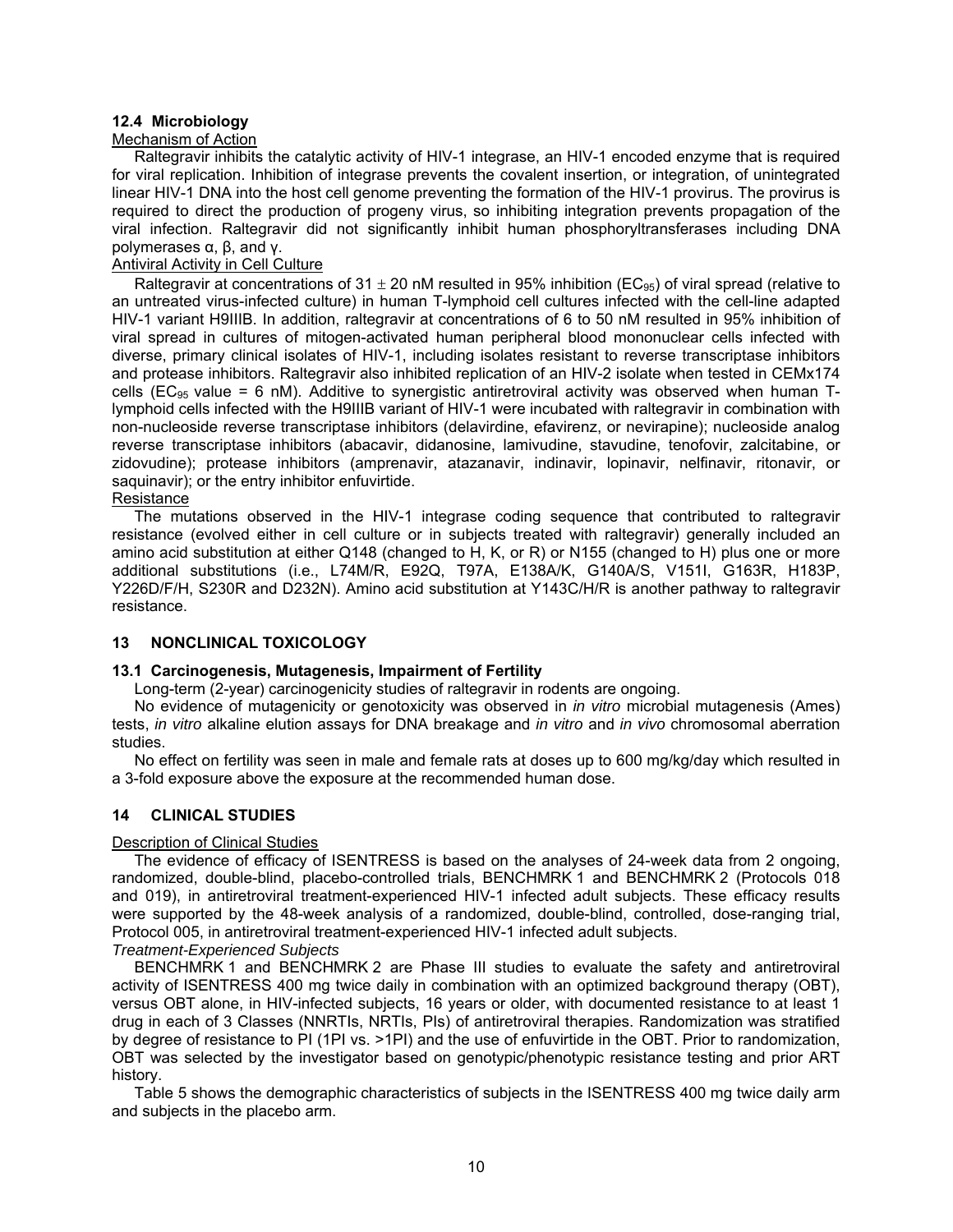| rapie J. Dasellile Origiactei istics                  |                                        |                         |  |  |  |
|-------------------------------------------------------|----------------------------------------|-------------------------|--|--|--|
|                                                       | <b>ISENTRESS 400 mg Twice</b><br>Daily | Placebo                 |  |  |  |
| BENCHMRK 1 and 2 Pooled                               | + OBT                                  | + OBT                   |  |  |  |
|                                                       | $(N = 462)$                            | $(N = 237)$             |  |  |  |
| Gender n (%)                                          |                                        |                         |  |  |  |
| Male                                                  | 405 (87.7)                             | 210 (88.6)              |  |  |  |
| Female                                                | 57 (12.3)                              | 27(11.4)                |  |  |  |
| Race n (%)                                            |                                        |                         |  |  |  |
| White                                                 | 301 (65.2)                             | 173 (73.0)              |  |  |  |
| <b>Black</b>                                          | 66 (14.3)                              | 26 (11.0)               |  |  |  |
| Asian                                                 | 16(3.5)                                | 6(2.5)                  |  |  |  |
| Hispanic                                              | 53 (11.5)                              | 19(8.0)                 |  |  |  |
| Others                                                | 26(5.6)                                | 13(5.5)                 |  |  |  |
| Age (years)                                           |                                        |                         |  |  |  |
| Median (min, max)                                     | 45.0 (16 to 74)                        | 45.0 (17 to 70)         |  |  |  |
| <b>CD4+ Cell Count</b>                                |                                        |                         |  |  |  |
| Median (min, max), cells/mm <sup>3</sup>              | 119 (1 to 792)                         | 123 (0 to 759)          |  |  |  |
| ≤50 cells/mm <sup>3</sup> , n $(%$ )                  | 146 (31.6)                             | 78 (32.9)               |  |  |  |
| >50 and ≤200 cells/mm <sup>3</sup> , n (%)            | 173 (37.4)                             | 85 (35.9)               |  |  |  |
| Plasma HIV-1 RNA                                      |                                        |                         |  |  |  |
| Median (min, max), $log_{10}$ copies/mL               | 4.8(2 to 6)                            | 4.7 $(2 \text{ to } 6)$ |  |  |  |
| >100,000 copies/mL, n (%)                             | 164 (35.5)                             | 78 (32.9)               |  |  |  |
| History of AIDS n (%)                                 |                                        |                         |  |  |  |
| Yes                                                   | 426 (92.2)                             | 216 (91.1)              |  |  |  |
| Prior Use of ART, Median (1st Quartile, 3rd Quartile) |                                        |                         |  |  |  |
| <b>Years of ART Use</b>                               | 10.1 (7.4 to 12.1)                     | 10.2 (7.9 to 12.4)      |  |  |  |
| Number of ART                                         | 12.0 (9 to 15)                         | 12.0 (9 to 14)          |  |  |  |
| Hepatitis Co-infection* n (%)                         |                                        |                         |  |  |  |
| No Hepatitis B or C virus                             | 385 (83.3)                             | 201 (84.8)              |  |  |  |
| Hepatitis B virus only                                | 36(7.8)                                | 7(3.0)                  |  |  |  |
| Hepatitis C virus only                                | 37(8.0)                                | 27(11.4)                |  |  |  |
| Co-infection of Hepatitis B and C<br>virus            | 4(0.9)                                 | 2(0.8)                  |  |  |  |
| Stratum n (%)                                         |                                        |                         |  |  |  |
| Enfuvirtide in OBT                                    | 175 (37.9)                             | 89 (37.6)               |  |  |  |
| Resistant to $\geq$ 2 Pl                              | 447 (96.8)                             | 226 (95.4)              |  |  |  |

# **Table 5: Baseline Characteristics**

\*Hepatitis B virus surface antigen positive or hepatitis C virus antibody positive.

Table 6 compares the characteristics of optimized background therapy at baseline in the ISENTRESS 400 mg twice daily arm and subjects in the control arm.

# **Table 6: Characteristics of Optimized Background Therapy at Baseline**

|                                                                     | <b>ISENTRESS 400 mg Twice</b><br>Daily | Placebo     |
|---------------------------------------------------------------------|----------------------------------------|-------------|
| BENCHMRK 1 and 2 Pooled                                             | + OBT                                  | + OBT       |
|                                                                     | $(N = 462)$                            | $(N = 237)$ |
| Number of ARTs in OBT                                               |                                        |             |
| Median (min, max)                                                   | 4.0(1 to 7)                            | 4.0(2 to 7) |
| Number of Active PI in OBT by<br><b>Phenotypic Resistance Test*</b> |                                        |             |
| O                                                                   | 166 (35.9)                             | 97(40.9)    |
| 1 or more                                                           | 278 (60.2)                             | 137 (57.8)  |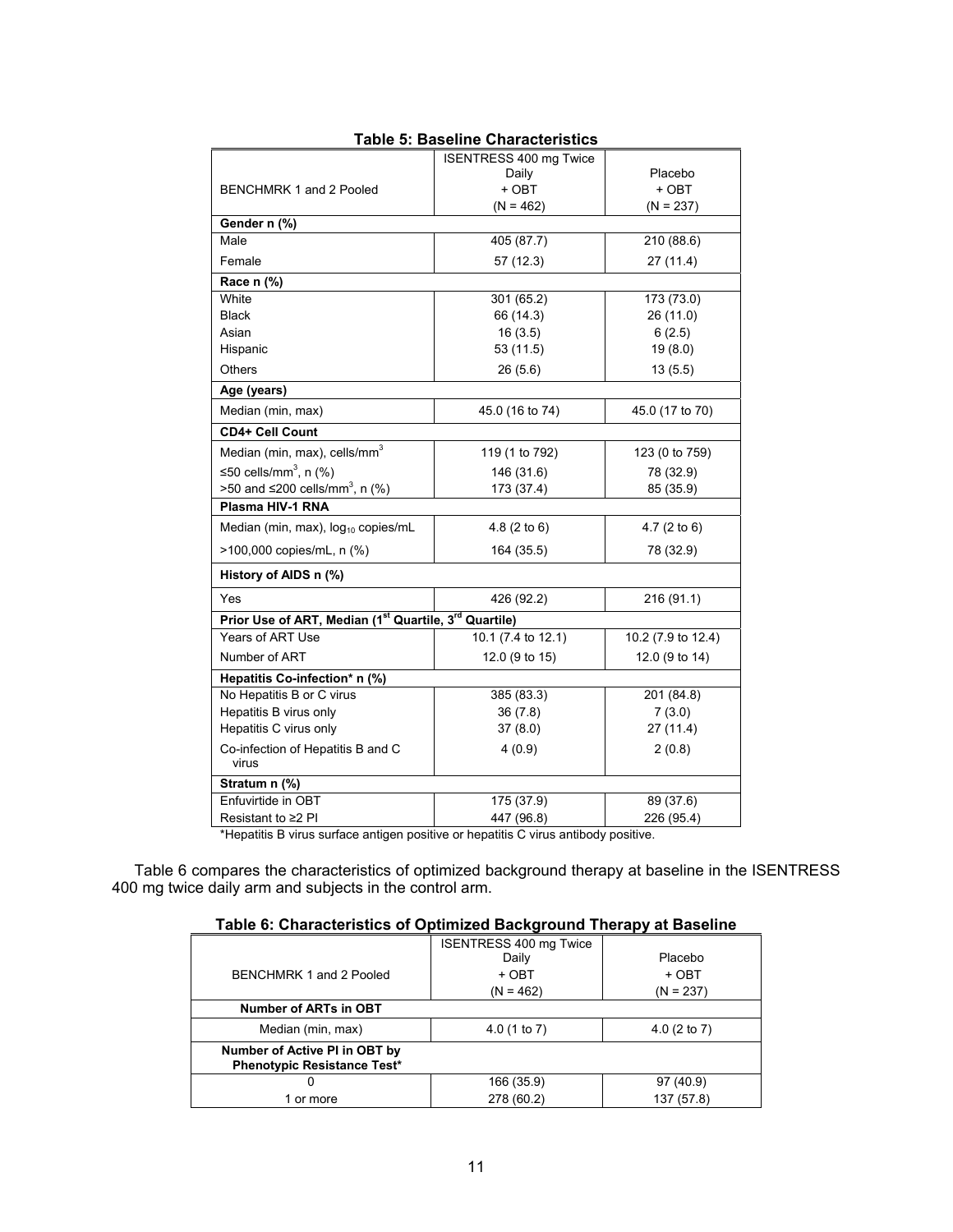| Phenotypic Sensitivity Score (PSS) <sup>†</sup> |            |           |
|-------------------------------------------------|------------|-----------|
|                                                 | 67 (14.5)  | 44 (18.6) |
|                                                 | 145 (31.4) | 71 (30.0) |
|                                                 | 142 (30.7) | 66 (27.8) |
| 3 or more                                       | 85 (18.4)  | 48 (20.3) |
| Genotypic Sensitivity Score (GSS) <sup>T</sup>  |            |           |
|                                                 | 115 (24.9) | 65 (27.4) |
|                                                 | 178 (38.5) | 96 (40.5) |
|                                                 | 111(24.0)  | 49 (20.7) |
| 3 or more                                       | 51(11.0)   | 23(9.7)   |

**\***Darunavir use in OBT in darunavir naïve subjects was counted as one active PI.

<sup>†</sup>The Phenotypic Sensitivity Score (PSS) and the Genotypic Sensitivity Score (GSS) were defined as the total oral ARTs in OBT to which a subject's viral isolate showed phenotypic sensitivity and genotypic sensitivity, respectively, based upon phenotypic and genotypic resistance tests. Enfuvirtide use in OBT in enfuvirtide-naïve subjects was counted as one active drug in OBT in the GSS and PSS. Similarly, darunavir use in OBT in darunavir-naïve subjects was counted as one active drug in OBT.

Week 24 outcomes for subjects on the recommended dose of ISENTRESS 400 mg twice daily from the pooled studies BENCHMRK 1 and 2 are shown in Table 7. The efficacy responses were evaluated based upon the 436 subjects from the pooled studies BENCHMRK 1 and 2 who had completed 24 weeks of treatment or discontinued earlier. All other outcomes were based upon the total 699 subjects who were randomized and treated.

|                                                                    | ISENTRESS 400 mg   |             |
|--------------------------------------------------------------------|--------------------|-------------|
|                                                                    | <b>Twice Daily</b> | Placebo     |
| BENCHMRK 1 and 2 Pooled                                            | + OBT              | + OBT       |
| n (%)                                                              | $(N = 462)$        | $(N = 237)$ |
| Outcome at Week 24                                                 | $n$ (%)            | n(%)        |
| Subjects with Week 24 data                                         | 286                | 150         |
| Subjects with HIV-1 RNA less than 400 copies/mL*                   | 216 (75.5)         | 59 (39.3)   |
| Subjects with HIV-1 RNA less than 50 copies/mL*                    | 179 (62.6)         | 50(33.3)    |
| Virologic Failure (confirmed) <sup>†,‡</sup>                       | 74 (16.0)          | 121(51.1)   |
| Non-responder <sup>†,‡</sup>                                       | 13(2.8)            | 78 (32.9)   |
| Rebound <sup>†,‡</sup>                                             | 61(13.2)           | 43 (18.1)   |
| Death <sup><math>\ddagger</math>, <math>\ddot{\theta}</math></sup> | 6(1.3)             | 3(1.3)      |
| Discontinuation due to adverse experiences <sup>#,§</sup>          | 9(1.9)             | 5(2.1)      |
| Discontinuation due to other reasons <sup>#,§,¶</sup>              | 6(1.3)             | 1(0.4)      |

## **Table 7: Outcomes by Treatment Group through Week 24**

\*Based upon the 436 subjects with Week 24 data

<sup>†</sup>Virologic failure: defined as non-responders who did not achieve >1.0 log<sub>10</sub> HIV-1 RNA reduction and <400 HIV-1 RNA copies/mL by Week 16, or viral rebound, which was defined as: (a) HIV-1 RNA >400 copies/mL (on 2 consecutive measurements at least 1 week apart) after initial response with HIV-1 RNA <400 copies/mL, or (b) >1.0 log<sub>10</sub> increase in HIV-1 RNA above nadir level (on 2 consecutive measurements at least 1 week apart).

‡ Based upon the total 699 subjects randomized and treated, not all subjects complete to Week 24 § Includes available data beyond Week 24

¶ Includes loss to follow-up, subjects withdrew consent, noncompliance, protocol violation and other reasons.

The mean changes in plasma HIV-1 RNA from baseline were -1.85  $log_{10}$  copies/mL in the ISENTRESS 400 mg twice daily arm and -0.84  $log_{10}$  copies/mL for the control arm. The mean increase from baseline in CD4+ cell counts was higher in the arm receiving ISENTRESS 400 mg twice daily (89 cells/mm<sup>3</sup>) than in the control arm (35 cells/mm<sup>3</sup>).

Virologic responses at Week 24 by baseline genotypic and phenotypic sensitivity score are shown in Table 8.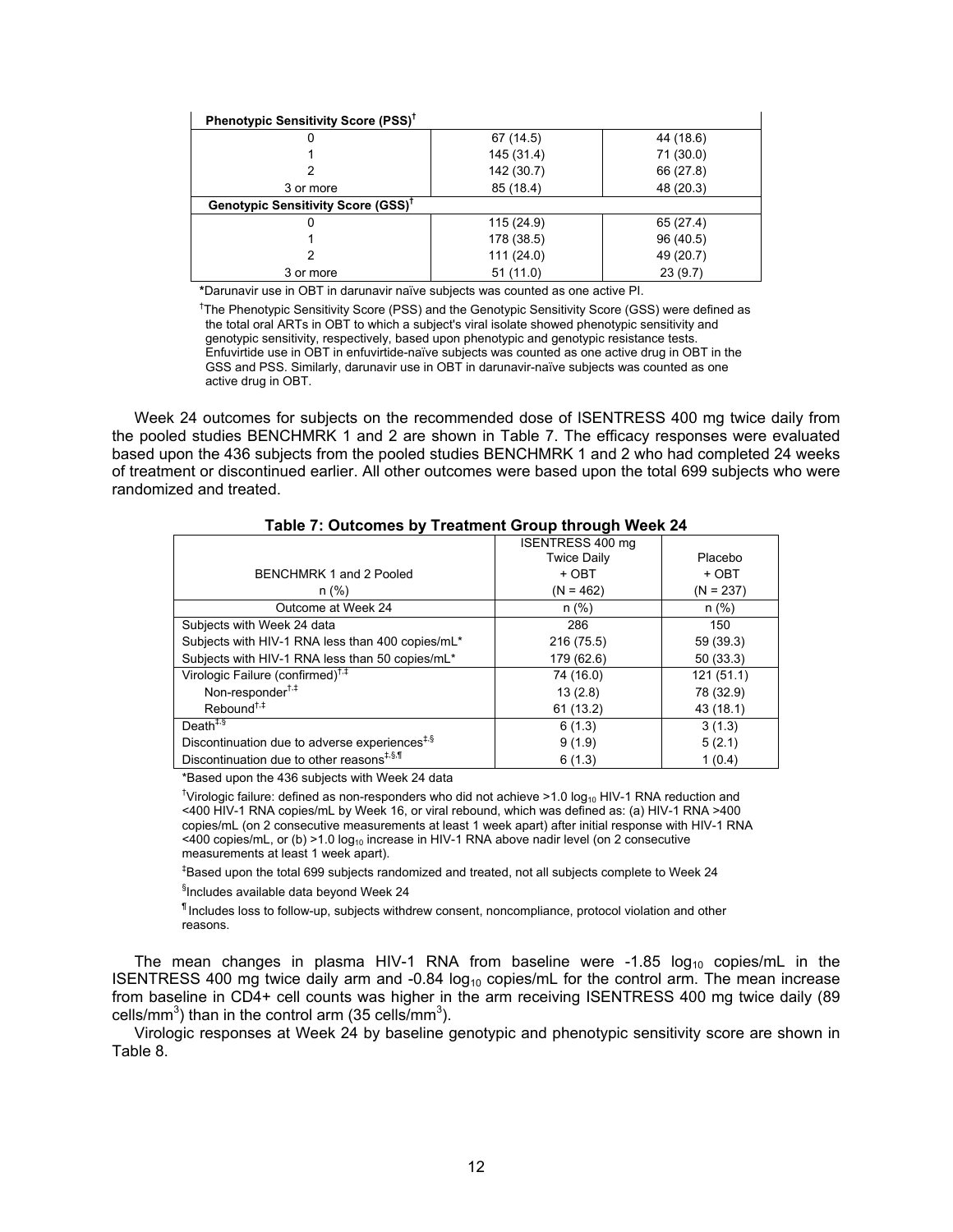|                                            | rable of virologic response at Week 24 by Dasellife Genotypic/Frienotypic Gensitivity Score |                  |                      |             |     |                  |    |             |
|--------------------------------------------|---------------------------------------------------------------------------------------------|------------------|----------------------|-------------|-----|------------------|----|-------------|
|                                            | Percent with HIV RNA                                                                        |                  | Percent with HIV RNA |             |     |                  |    |             |
| <b>BENCHMRK1</b>                           |                                                                                             | <400 copies/mL   |                      |             |     | <50 copies/mL    |    |             |
| and 2 Pooled                               |                                                                                             | at Week 24       |                      |             |     | at Week 24       |    |             |
|                                            |                                                                                             |                  |                      |             |     |                  |    |             |
| (Noncompleters)                            |                                                                                             | <b>ISENTRESS</b> |                      | Placebo     |     | <b>ISENTRESS</b> |    | Placebo     |
| as failures                                |                                                                                             | 400 mg Twice     |                      | + OBT       |     | 400 mg Twice     |    | + OBT       |
|                                            |                                                                                             | Daily            |                      | $(N = 150)$ |     | Daily            |    | $(N = 150)$ |
| approach)                                  |                                                                                             | + OBT            |                      |             |     | + OBT            |    |             |
|                                            |                                                                                             | $(N = 286)$      |                      |             |     | $(N = 286)$      |    |             |
|                                            | n                                                                                           |                  | n                    |             | n   |                  | n  |             |
| <b>Phenotypic Sensitivity Score (PSS)*</b> |                                                                                             |                  |                      |             |     |                  |    |             |
|                                            | 44                                                                                          | 50               | 26                   | 4           | 44  | 41               | 26 | 4           |
|                                            | 89                                                                                          | 75               | 50                   | 34          | 89  | 66               | 50 | 30          |
| 2                                          | 95                                                                                          | 86               | 36                   | 42          | 95  | 70               | 36 | 36          |
| 3 or more                                  | 48                                                                                          | 73               | 33                   | 67          | 48  | 56               | 33 | 55          |
| <b>Genotypic Sensitivity Score (GSS)*</b>  |                                                                                             |                  |                      |             |     |                  |    |             |
|                                            | 69                                                                                          | 54               | 40                   | 8           | 69  | 41               | 40 | 5           |
|                                            | 115                                                                                         | 82               | 64                   | 36          | 115 | 70               | 64 | 33          |
| 2                                          | 67                                                                                          | 88               | 27                   | 78          | 67  | 75               | 27 | 63          |
| 3 or more                                  | 30                                                                                          | 70               | 18                   | 61          | 30  | 53               | 18 | 50          |

# **Table 8: Virologic Response at Week 24 by Baseline Genotypic/Phenotypic Sensitivity Score**

∗ The Phenotypic Sensitivity Score (PSS) and the Genotypic Sensitivity Score (GSS) were defined as the total oral ARTs in OBT to which a subject's viral isolate showed phenotypic sensitivity and genotypic sensitivity, respectively, based upon phenotypic and genotypic resistance tests. Enfuvirtide use in OBT in enfuvirtide-naïve subjects was counted as one active drug in OBT in the GSS and PSS. Similarly, darunavir use in OBT in darunavir-naïve subjects was counted as one active drug in OBT.

## **16 HOW SUPPLIED/STORAGE AND HANDLING**

ISENTRESS tablets 400 mg are pink, oval-shaped, film-coated tablets with "227" on one side. They are supplied as follows:

**NDC** 0006-0227-61 unit-of-use bottles of 60.

No. 3894

Storage and Handling

Store at 20-25°C (68-77°F); excursions permitted to 15-30°C (59-86°F). See USP Controlled Room Temperature.

## **17 PATIENT COUNSELING INFORMATION**

*[See FDA-Approved Patient Labeling].* 

Patients should be informed that ISENTRESS is not a cure for HIV infection or AIDS. They should also be told that people taking ISENTRESS may still get infections or other conditions common in people with HIV (opportunistic infections). In addition, patients should be told that the long-term effects of ISENTRESS are not known at this time. Patients should also be told that it is very important that they stay under a physician's care during treatment with ISENTRESS.

Patients should be informed that ISENTRESS does not reduce the chance of passing HIV to others through sexual contact, sharing needles, or being exposed to blood. Patients should be advised to continue to practice safer sex and to use latex or polyurethane condoms or other barrier methods to lower the chance of sexual contact with any body fluids such as semen, vaginal secretions or blood. Patients should also be advised to never re-use or share needles.

Physicians should instruct their patients that if they miss a dose, they should take it as soon as they remember. If they do not remember until it is time for the next dose, they should be instructed to skip the missed dose and go back to the regular schedule. Patients should not take two tablets of ISENTRESS at the same time.

Physicians should instruct their patients to read the Patient Package Insert before starting ISENTRESS therapy and to reread each time the prescription is renewed. Patients should be instructed